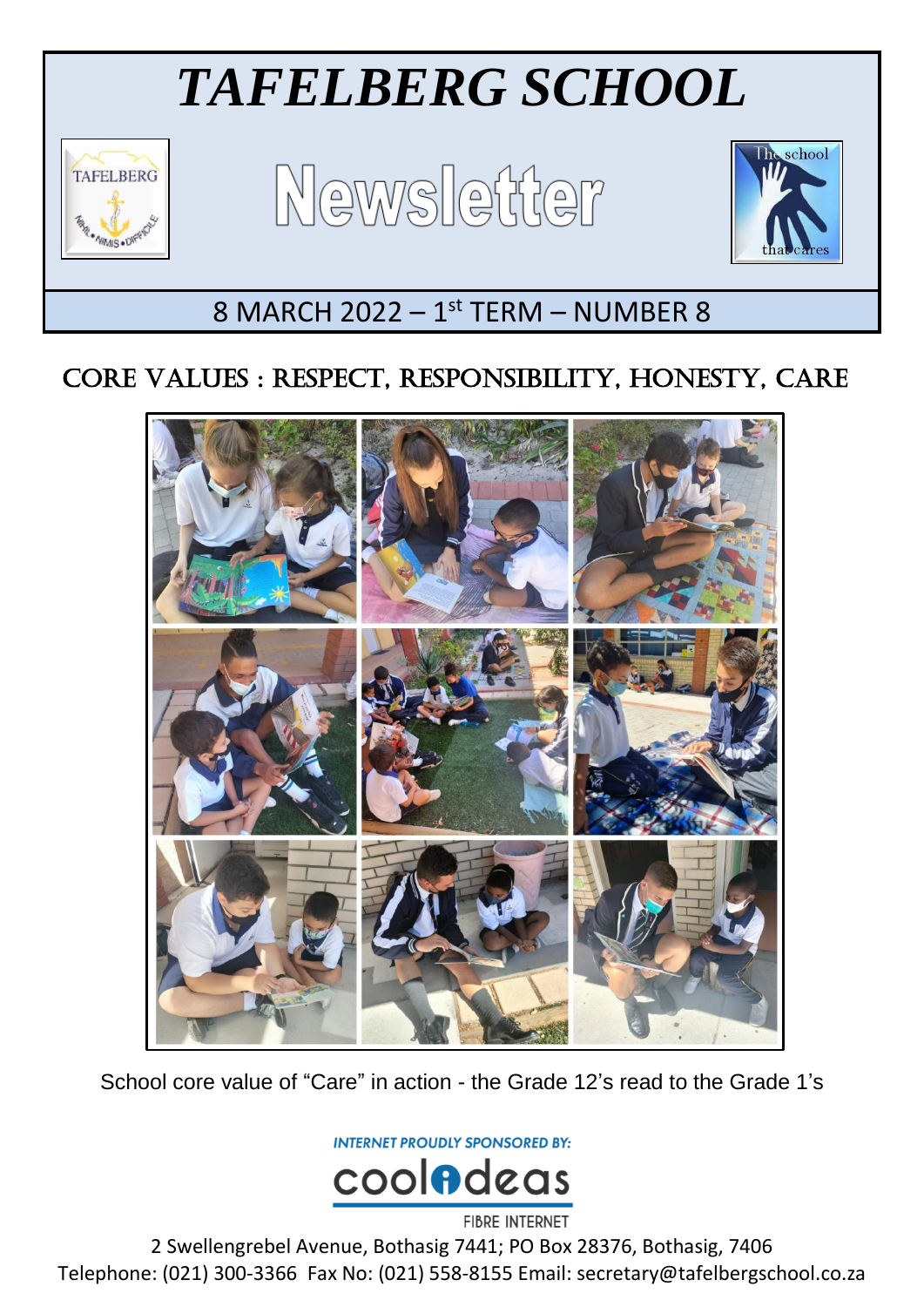#### Dear parent / guardian

The starting times of schools in the morning has been debated by SGBs and parents for some time, and last week it was featured in a local newspaper. It is a relevant and important topic, especially as we seem to be moving towards relaxing covid restrictions and safety measures. Furthermore, winter is approaching and as teachers (many of whom are also parents of school-going children) and parents, we are concerned about learners standing outside in the rain waiting for the gates to be opened at 7:30am. The matter has been raised with WCED and we were informed of legal opinion regarding this matter. Unfortunately, learners are not allowed on school grounds unless supervised by teachers. In other words, teachers will have to be on duty on the playgrounds from the time gates are opened – hired security, secretaries, non-educator support staff, parents etc. are not allowed to "look after" learners on school grounds until teachers arrive for playground duty. Therefore, at this time, we cannot open our gates earlier because we could open ourselves to litigation, and I cannot place the SGB nor any educator/therapy staff member in that predicament. With winter on the way, please make plans not to drop your child off long before 7:30am. Thank you for your understanding.

#### **NB INFORMATION**

#### **1. NB Dates 2022**

- 07 Mar Start of Assessment program FP and IP (Grades 1-6)
- 08 Mar PTA meeting in the music room at 6pm
- 11 Mar Start of Test Series SP and FET phase (Grades 7-12)
- 25 Mar School closes for Term 1, @ 11am / Gr 1-6 Reports to learners
- 05 Apr School reopens for Term 2
- 05 Apr Closing date for fee exemptions @ 2pm

#### **2. School fees 2022**

Tafelberg is a Section 21 fee-paying school, and the SA Schools Act thus places a duty on the SGB to collect such school fees from all parents as agreed upon at the parent AGM. The Budget and school fees for 2022 were voted on at the parent AGM on the 17 November 2021. The Budget and school fee increase was tabled and accepted by unanimous parent vote at the AGM, as were certain resolutions.

| <b>TIER</b>                  | <b>FEE PER MONTH</b><br>(11 months) | <b>FEE: ANNUAL AMOUNT</b> |
|------------------------------|-------------------------------------|---------------------------|
| Grade $1 + 2$                | R <sub>2</sub> 140-00               | R <sub>23</sub> 540-00    |
| 2. Grades $3,4,5 + 10,11,12$ | R <sub>2</sub> 100-00               | R <sub>23</sub> 100-00    |
| 3. Grades 6, 7, 8, 9         | R <sub>1</sub> 940-00               | R21 340-00                |

- First Debit Order run :  $1<sup>st</sup>$  working day of each month
- Fees are paid over 11 months, starting January 2022 (for 2022 fees only)
- 10% discount for fees paid in full by 28 February 2022
- Exemptions and non-payment of fees are dealt with as per legislation and school policy
- Closing date for properly completed fee exemption documents is 5 April 2022
- All enquiries regarding payment of school fees and exemptions must be directed only to Mrs M Vicentini @ 021 558 2405 or [bursar@tafelbergschool.co.za](mailto:bursar@tafelbergschool.co.za)

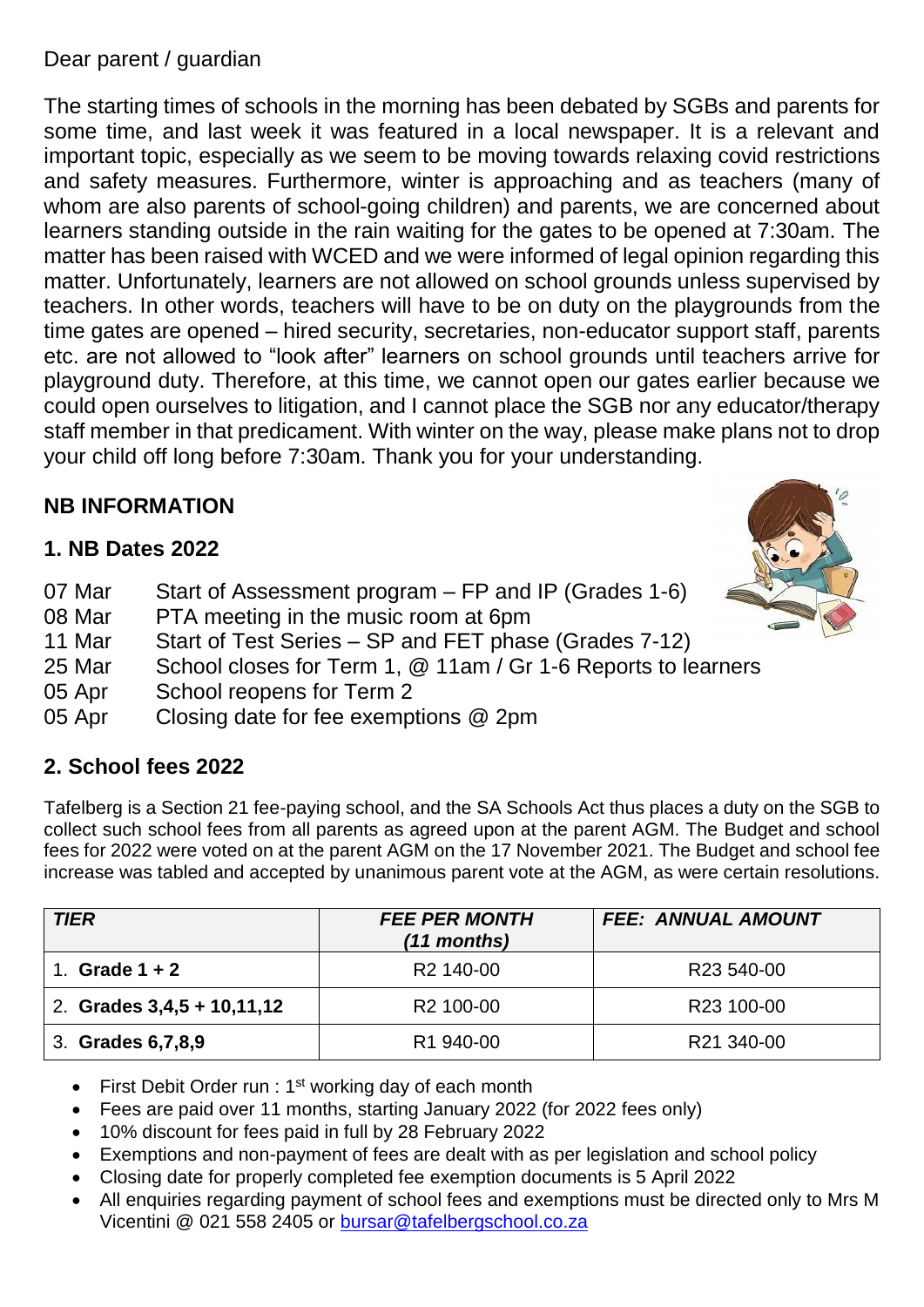#### **GENERAL NEWS**

#### **1. Curriculum and Assessment news**

We have now received more information regarding the curriculum and SBAs for 2022. At a meeting last week, principals were informed that no changes would be made to the curriculum this year. Therefore, teachers must use the revised 2021 ATPs, and use this year to close the knowledge gaps caused by Covid. Similarly, no changes are to be made to the 2022 SBA requirements. Thus, the 2021 assessment program will continue with termly Tests/FATs, and no June examinations, for Grades 1-11. As for the matrics (Grade 12), their assessment also remains the same – no June exam but there will be a "Trial" or "mock matric" exam at the end of term 3.

At this time it seems that the curriculum and assessment program will be reviewed and a new curriculum will be introduced as from 2025 (2022-2024 will be used to implement the recovery plan). More on this as we are informed.

*NB Reminder*: school day structure/times remain the same during the Test Series.

#### **2. PTA**

Please support your PTA with their fundraising efforts … this can be in the form of time, skills/expertise, using your networks to garner donations of bricks, benches, trees etc.



Monetary donations, no matter how small are also welcome. The school is in the position to issue "certificates of donation" which can be submitted to SARS, by donors.

Donations needed: (contact Mr C la Cock (021 300 3366) should you be able to assist)

- Trees
- Benches
- Paving bricks

Don't forget to keep swiping your "My School Card" and "Makro Card"…..every swipe counts. Please also remember to link your Builders Warehouse Cards to your My School Card

Please keep sending in your waste paper such as old letters, till slips and receipts, flattened cereal boxes, newspapers, magazines and old telephone books. Collection of waste paper contributes to our fundraising efforts and helps the environment at the same time. With your help, let's reclaim our spot in the top 20 again.

Upcoming fundraising events:

- 14 April 2022: "Warrior Challenge"
- 13 May 2022: "Games evening" family evening filled with games and fun

Second-hand uniform items:

- 23rd March 2022: 2nd hand clothing will be on sale in the school hall. Cash only. Contact Shirley Ashbolt for 2nd hand clothing queries on 083 278 3618.
- Please donate any "pre-owned" uniform items there is a great need, especially in the senior section of the school.
- All PTA queries can be sent to Leigh-Ann Stokell at tafelbergpta@gmail.com or on 082 927 2544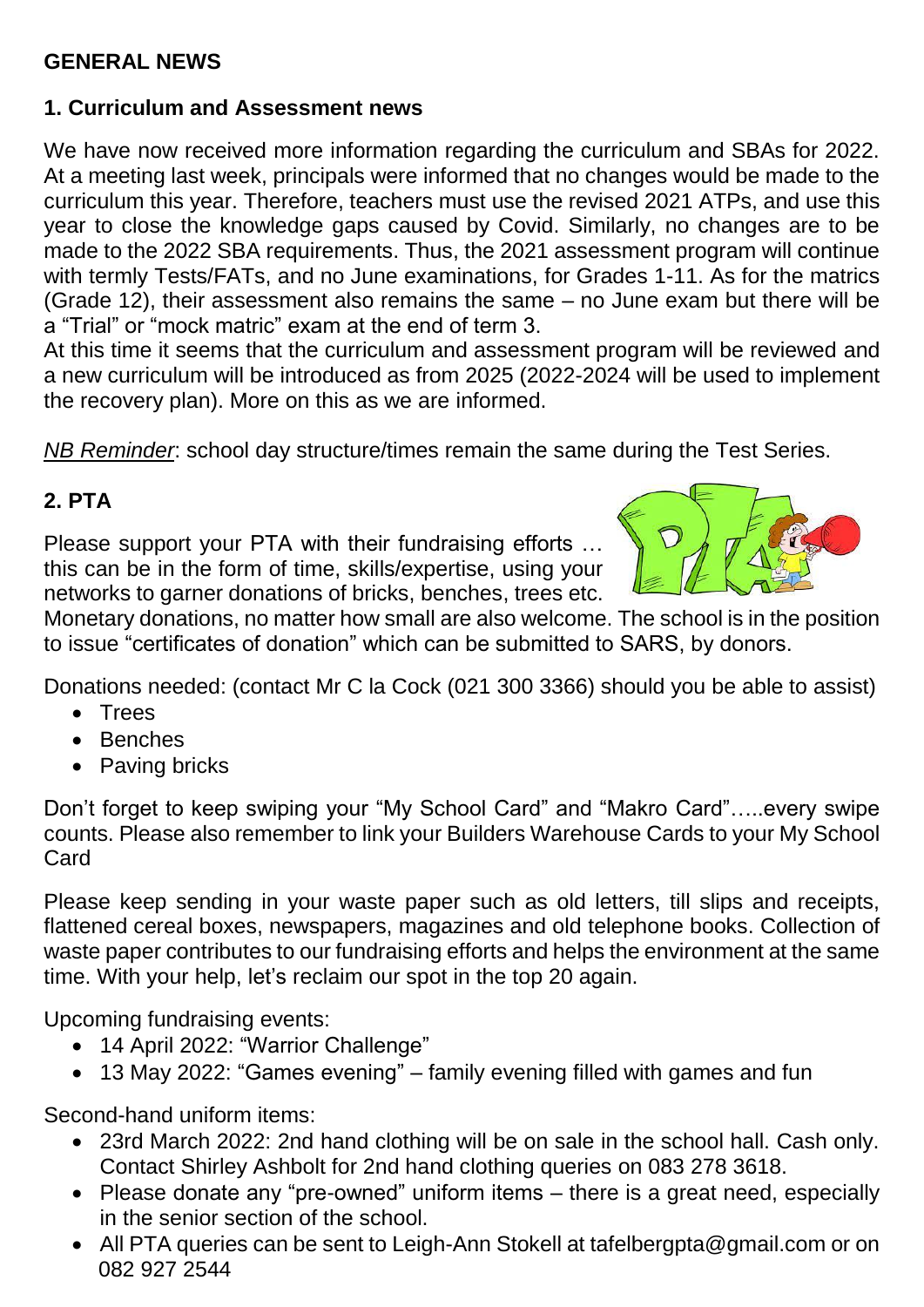#### **3. Vision and mission**

Our second mission statement is to "develop and nurture the values of respect, responsibility, honesty and care within our school community." We have stressed that these values should provide the point of departure for our children when they make decisions at school … whether it be about academic work, sport, peer relationships, the



school environment or interactions with staff and visitors to our school. We will continue to espouse these values, and we thank parents for supporting us in this mission. Together we will ensure our children become the best versions of themselves.

#### **4. Road safety**

We have had traffic officials "visit" us last week, and they informed me that they will be making regular visits. I support this effort because I support traffic/road safety in the interests of our learners. Some parents still ignore basic road rules which puts other motorists, and more importantly, our children, in potential danger. I again appeal to parents to obey traffic road rules, and use the drop and go parking properly, in the interests of our children's safety.

#### **5. Tafelberg annual braai**

Thank you to all the parents, learners and staff who attended the annual "parent" braai at the Brenda Slabbert clubhouse. It seems everyone enjoyed themselves, and is another event which is building the spirit of our school. The galas, athletics and now this braai all help us shake off the 2 years of Covid restrictions that were (and are in certain circumstances) necessary. We want our schools to become places of quality learning, but they must also be places of fun, where memories are made.

#### **6. Covid news and safety measures**

- Should your child test positive for Covid and show symptoms, they are to selfisolate at home for the required period, before returning to school – please inform the school and forward a copy of the test result.
- Learners who have been in close contact with a Covid pos+ person should only isolate/test if they themselves show symptoms.
- Please remember to screen your child before they come to school. Should they show symptoms of Covid (temperature of  $38^{\circ}$ C and above, coughing, headaches, sore throat etc.), keep them at home.
- As per our Covid policy, parents will be required to fetch their child immediately should the learner disregard our safety protocols – we need to be responsible and prevent the spread of Covid.
- **Parents must ensure that their child does not arrive late (i.e. after 8am) as this will compromise our safety protocols and measures.** Please, we need your co-operation in this regard. *Latecomers will have to wait outside at the learner gate.* Once all is in place, the learner gate will be opened to allow the orderly implementation of the screening of late comers.
- No parents nor visitors will be allowed entry to the school before 9am, without an appointment.
- All learners, parents, visitors etc. MUST wear a mask properly (covering both nose and mouth), in order to be allowed entry to the school grounds.